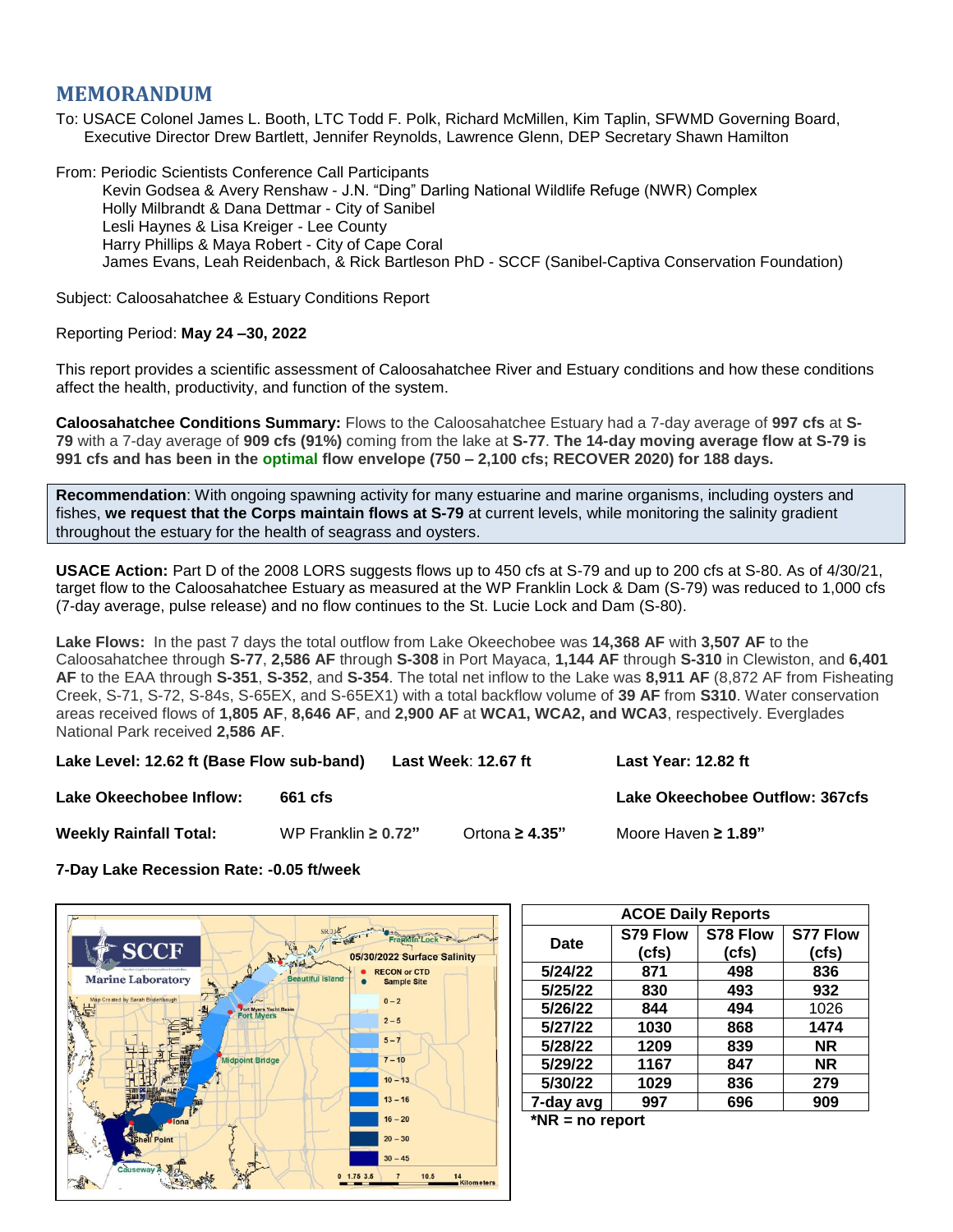#### **Caloosahatchee Estuary Page 2 of 3**



| <b>Light Penetration</b> |                   |                                |                  |                                |  |  |  |
|--------------------------|-------------------|--------------------------------|------------------|--------------------------------|--|--|--|
| <b>Site</b>              | 25% Iz            | <b>Target</b><br><b>Values</b> | <b>Turbidity</b> | <b>Target</b><br><b>Values</b> |  |  |  |
|                          | meters            |                                | NTU              |                                |  |  |  |
| <b>Fort Myers</b>        | <b>ND</b>         | > 1                            | <b>ND</b>        | < 18                           |  |  |  |
| <b>Shell Point</b>       | $1.75^\circ$      | >2.2                           | 1.6              | < 18                           |  |  |  |
| Causeway                 | 2.35 <sup>c</sup> | > 2.2                          | 0.8              | < 5                            |  |  |  |

*25% Iz is the depth (z) where irradiance (I) is 25% of surface irradiance. Target values indicate the depth of light penetration needed for healthy seagrass.* m measured, c calculated

**Cyanobacteria Status:** On 5/31/22 sampling for cyanobacteria by the Lee County Environmental Lab reported the **presence** of *Dolichospermum* and cyanobacterial filaments at the **Alva Boat Ramp** as visible specks. *Dolichospermum*, *Microcystis*, and cyanobacterial filaments were **moderately abundant** upstream of the **Franklin Locks** as streaks with some accumulation along the lock and at the **Davis Boat Ramp** with some accumulation along the seawall.

**Upper Estuary Conditions:** The 30-day average surface salinity at the Fort Myers Yacht Basin was 5.6 psu, within the suitable range for tape grass. The dissolved oxygen concentration dropped into the hypoxic range at Beautiful Island on 5/28 and 5/29 after the water temperature reached 33º C which is over the thermal maxima of most macroalgae species.

**Lower Estuary Conditions:** The average salinity at Shell Point RECON was 29 psu, within the optimal range for seagrasses, but above optimal for oysters.

| <b>Monitor Site</b>           | Salinity (psu) <sup>a</sup><br>[previous week] | Diss $O2$<br>$(mg/L)^b$ | <b>FDOM</b><br>$(gsde)^c$ | Chlorophyll<br>$(\mu g/L)^d$ |
|-------------------------------|------------------------------------------------|-------------------------|---------------------------|------------------------------|
| <b>Beautiful Island</b>       | $0.6 - 1.6 [0.6 - 1.6]$                        | $2.8 - 9.0$             |                           | -------                      |
| <b>Fort Myers Yacht Basin</b> | $3.8 - 7.0$ [4.3 - 7.8]                        |                         | 163                       | -------                      |
| <b>Shell Point</b>            | $21 - 34$ [20 - 33]                            | $4.4 - 7.2$             | 52.8                      | 2.6                          |
| <b>McIntyre Creek</b>         | $32.7 - 35.0$ [30.2 - 33.7]                    | $2.5 - 9.1$             | -------                   | -------                      |
| <b>Tarpon Bay</b>             | $31.6 - 34.6$ [30.8 - 34.4]                    | $4.2 - 9.1$             | --------                  | -------                      |
| <b>Wulfert Flats</b>          | --------                                       | -----                   |                           | -------                      |

#### **Water Quality Conditions**

**Red values are outside of the preferred range.**

**<sup>a</sup> Salinity target values: BI < 5, FM < 10, SP = 10 – 30**

**<sup>b</sup> Dissolved O<sup>2</sup> target values: all sites > 4**

**<sup>c</sup> FDOM target values: BI < 70, FM < 70, SP < 11**

**<sup>d</sup> Chlorophyll target values: BI < 11, FM < 11, SP < 11** 

**<sup>s</sup> Single sonde lower and surface layer or surface grab lab measurement**

**------- no data**

**Red Tide:** On 5/27/22, the FWC reported that the red tide organism, *Karenia brevis* was not observed in samples collected statewide over the past week.

**Wildlife Impacts:** In the past two weeks (5/17 – 5/31), the CROW wildlife hospital on Sanibel received 8 toxicosis patients: 1 anhinga (died), 1 cattle egret (released), 1 double crested cormorant (died), 2 laughing gull (1 died, 1 still at CROW), 1 limpkin (died), and 2 ospreys (1 died, 1 released).